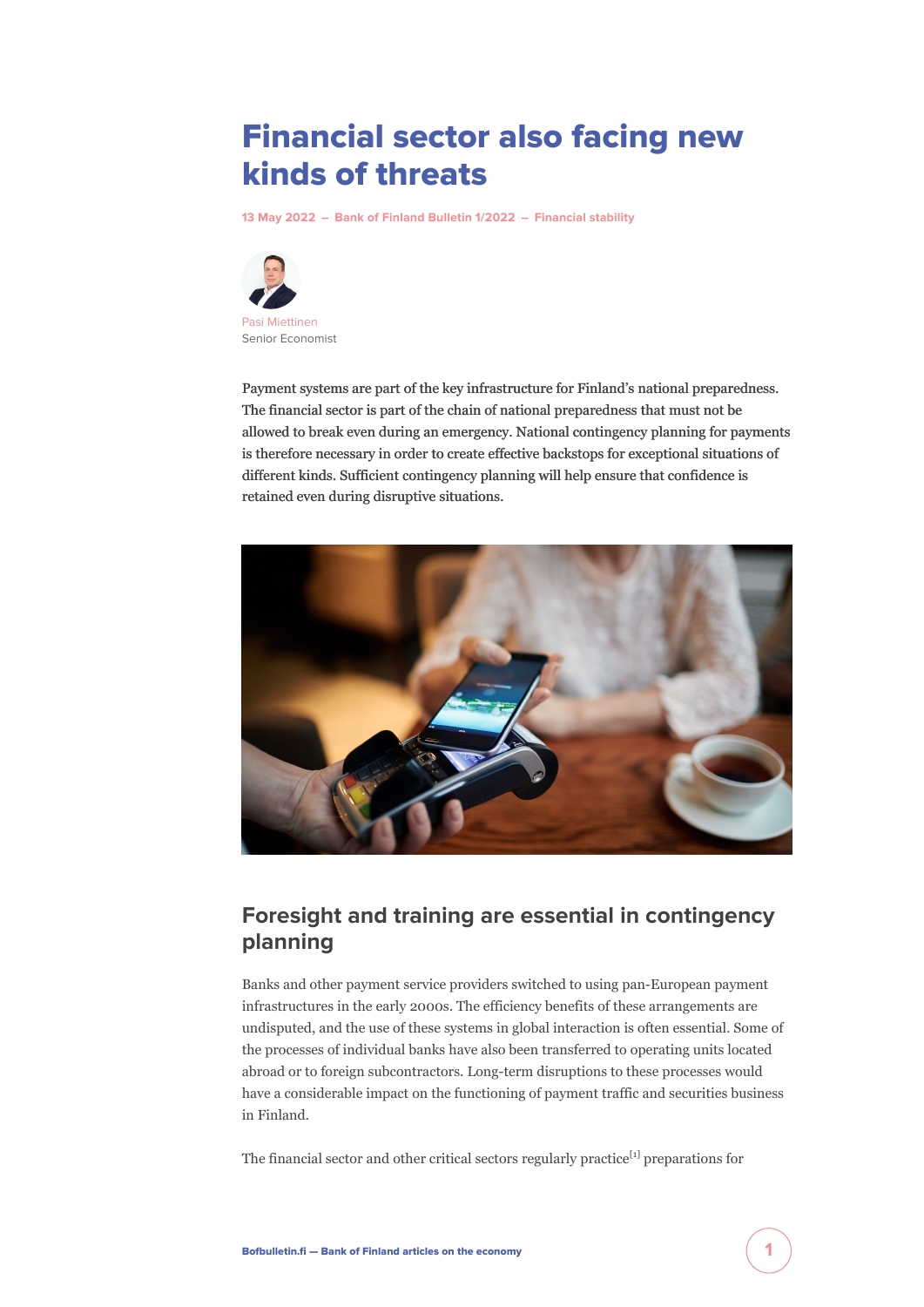dealing with disruptions and incidents of various kinds. Through these exercises, participants gain necessary information on the strengths and weaknesses of the sector and their own organisation. These exercises provide an overview of how the materialisation of current threats would affect the sector, and also provide an opportunity to develop resilience in the sector. Training is not enough in itself, however, as decisions taken in conjunction with it must also be put into practice within the sector and at the level of individual market operators.

In the financial sector training, it has long been recognised that there are vulnerabilities in Finland's payment infrastructure. Although Finnish market operators have invested in incident management and, among other things, in improved prevention of cyber threats, contingency planning for the sector as a whole is inadequate.

### **Growing range of threats**

Damage to the communications cables connecting Finland with the rest of Europe, and the consequent loss of connections to systems and services located beyond Finnish borders, has traditionally been seen as the biggest threat to the financial sector.

Individual cyber attacks are commonplace. Short-duration DoS (denial of service) attacks, phishing attempts and malicious hacking have been widely covered in the media. They have not so far had any major impact on critical functions in Finland. However, cybercrime perpetrators are no longer just individuals and amateurs but now include organisations and government actors. Such entities have at their disposal top-class expertise and considerable resources. The motives behind their actions have traditionally been financial gain, causing harm and thrill-seeking. Cyber attacks may also be conducted as part of hybrid interference. To guard against cyber attacks and other continuity disruptions, it is vital to consider what to do in the event that protective arrangements fail, and how to revert to normal once the situation has passed.

Even where an individual market operator is able to protect itself effectively from cyber risks, the sector as a whole may have serious shortcomings. Many firms have outsourced part of their activities. Outsourcing may have allowed them to improve efficiency and to share with others the costs of investing in new technologies. The use of cloud computing services, for example, has become more widespread in recent years in all sectors. However, outsourcing can be difficult to manage if the outsourcing chains are long and the view of the big picture is blurred.

## **Critical sectors' interdependency risks as technology advances**

Different sectors are networked with each other, and so a vulnerability in one sector can lead to vulnerabilities across a whole chain or even to wider problems. As an example, problems in power generation or in communications will have an extensive impact on society, including the financial sector. Problems in the financial sector could then be reflected in e.g. retail payments. Recognising interdependencies and making contingency

<sup>1.</sup> E.g. the FATO21 and TIETO22 exercises.